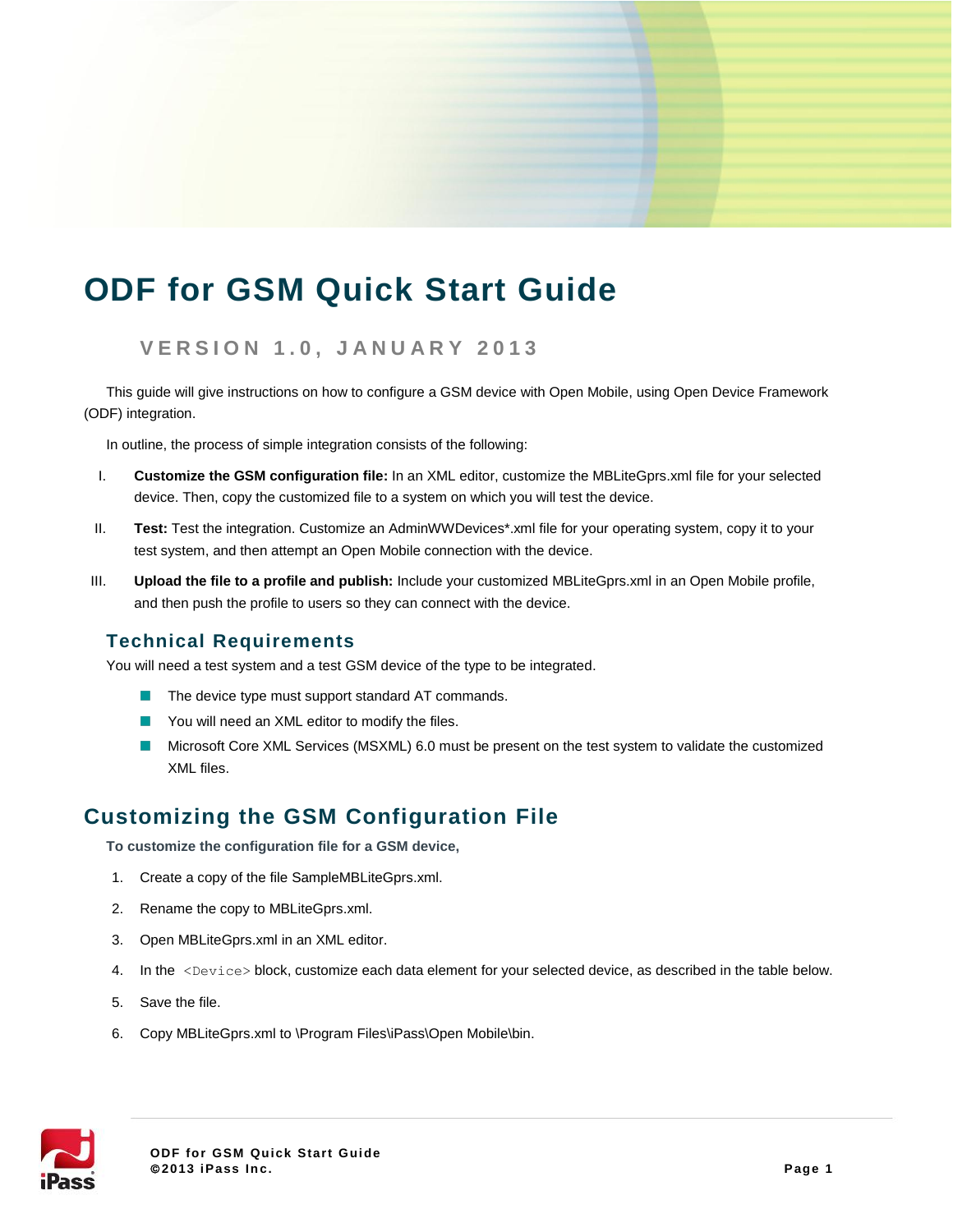- **7.** Launch \Program Files\iPass\Open Mobile\bin\ODFVerifier.html.
- **8.** From the drop-down list, select *MBLiteGprs.xml*. Then click **Validate File.**
- 9. If valid, proceed to testing the integration (see page 3). If the file does not pass validation, return to Step 4 and ensure your XML is valid. Then, repeat Step 8.

## **Data Elements in MBLiteGprs.xml**

| <b>Data Element</b> | <b>Description/Notes</b>                                                                                                                                                                                                                                                                                                                                                                                                                                                                                                                                                                                                                                                                                                                                                                                                                                                                                                                                                                                                                                                                                                                                                                                                                                                                                                                                                                                                                                                                                                                          |
|---------------------|---------------------------------------------------------------------------------------------------------------------------------------------------------------------------------------------------------------------------------------------------------------------------------------------------------------------------------------------------------------------------------------------------------------------------------------------------------------------------------------------------------------------------------------------------------------------------------------------------------------------------------------------------------------------------------------------------------------------------------------------------------------------------------------------------------------------------------------------------------------------------------------------------------------------------------------------------------------------------------------------------------------------------------------------------------------------------------------------------------------------------------------------------------------------------------------------------------------------------------------------------------------------------------------------------------------------------------------------------------------------------------------------------------------------------------------------------------------------------------------------------------------------------------------------------|
| Device              | The id attribute uniquely identifies the device and must be in the range 3001 to 4000,<br>inclusive. For example, <device id="3001">.</device>                                                                                                                                                                                                                                                                                                                                                                                                                                                                                                                                                                                                                                                                                                                                                                                                                                                                                                                                                                                                                                                                                                                                                                                                                                                                                                                                                                                                    |
| RegInfo             | Values for $\langle$ PortName>, $\langle$ PnPEnum>, and $\langle$ PnPID> can be obtained from either<br>Windows Device Manager. Alternatively, you can get values for <pnpenum> and <pnpid><br/>from the registry.<br/><b>Using Windows Device Manager:</b><br/>For Windows Vista, Windows 7, or Windows 8:<br/>For <portname>, expand Ports. Right-click the AT Command port and pick<br/><math>\circ</math><br/>Properties. On the Details tab, select Device Description from the drop-down<br/>list. Copy the name given.<br/>For <pnpenum> and <pnpid>, expand <b>Ports</b>. Right-click the AT Command<br/><math>\circ</math><br/>port and pick <b>Properties</b>. On the <b>Details</b> tab, select <i>Device Instance Path</i> from<br/>the Property list and note the value. PnPEnum is the entry before the first<br/>slash, and PnPID is the entry between the first slash and the second slash.<br/>For Windows XP:<br/>For <portname>, expand Ports. Right-click the AT Command port and pick<br/><math>\circ</math><br/>Properties. On the Details tab, note the name displayed at the top.<br/>For <pnpenum> and <pnpid>, expand Ports. Right-click the AT Command<br/><math>\circ</math><br/>port and pick <b>Properties</b>. On the <b>Details</b> tab, select <i>Device Instance ID</i> from<br/>the list and note the value. PnPEnum is the entry before the first slash, and<br/>PnPID is the entry between the first slash and the second slash.</pnpid></pnpenum></portname></pnpid></pnpenum></portname></pnpid></pnpenum> |
|                     | <b>Using the Registry:</b><br>1. In Regedit, navigate to<br>HKLM\SYSTEM\CurrentControlSet\Services\Modem\Enum.<br>2. In the <b>Enum</b> folder, locate two files named 0 and 1. One of these will not<br>be present when the device is plugged out. Select this file.<br>3. PnPEnum is the entry before the first slash, and PnPID is the entry<br>between the first slash and the second slash.<br>Any ampersand (&) characters in a value must be followed by the string 'amp;'. For<br>example, if the value of PnPID in the registry is Vid103&Pid1347&Mi03, it would be entered<br>in the XML as Vid103&Pid1347&Mi03.                                                                                                                                                                                                                                                                                                                                                                                                                                                                                                                                                                                                                                                                                                                                                                                                                                                                                                                        |
|                     | <deviceclassguid> can be left at its default value.</deviceclassguid>                                                                                                                                                                                                                                                                                                                                                                                                                                                                                                                                                                                                                                                                                                                                                                                                                                                                                                                                                                                                                                                                                                                                                                                                                                                                                                                                                                                                                                                                             |
|                     | <b>Notes on Ports:</b><br>Devices from some families, such as Sierra, do not respond to AT commands<br>$\bullet$<br>when integrated using the modem port. For such devices, the integration<br>must be performed using an additional port, such as the AT Command Port.<br>If the AT Command Port is not available, then locate a port through which the<br>$\bullet$<br>device will accept AT commands, and specify it as the primary,<br>( <additionalport primaryport="true">) This example illustrates<br/>the proper format for specifying the additional port.<br/><modemport><br/><portname> Novatel Wireless Ovation HSDPA<br/>Modem </portname></modemport></additionalport>                                                                                                                                                                                                                                                                                                                                                                                                                                                                                                                                                                                                                                                                                                                                                                                                                                                             |

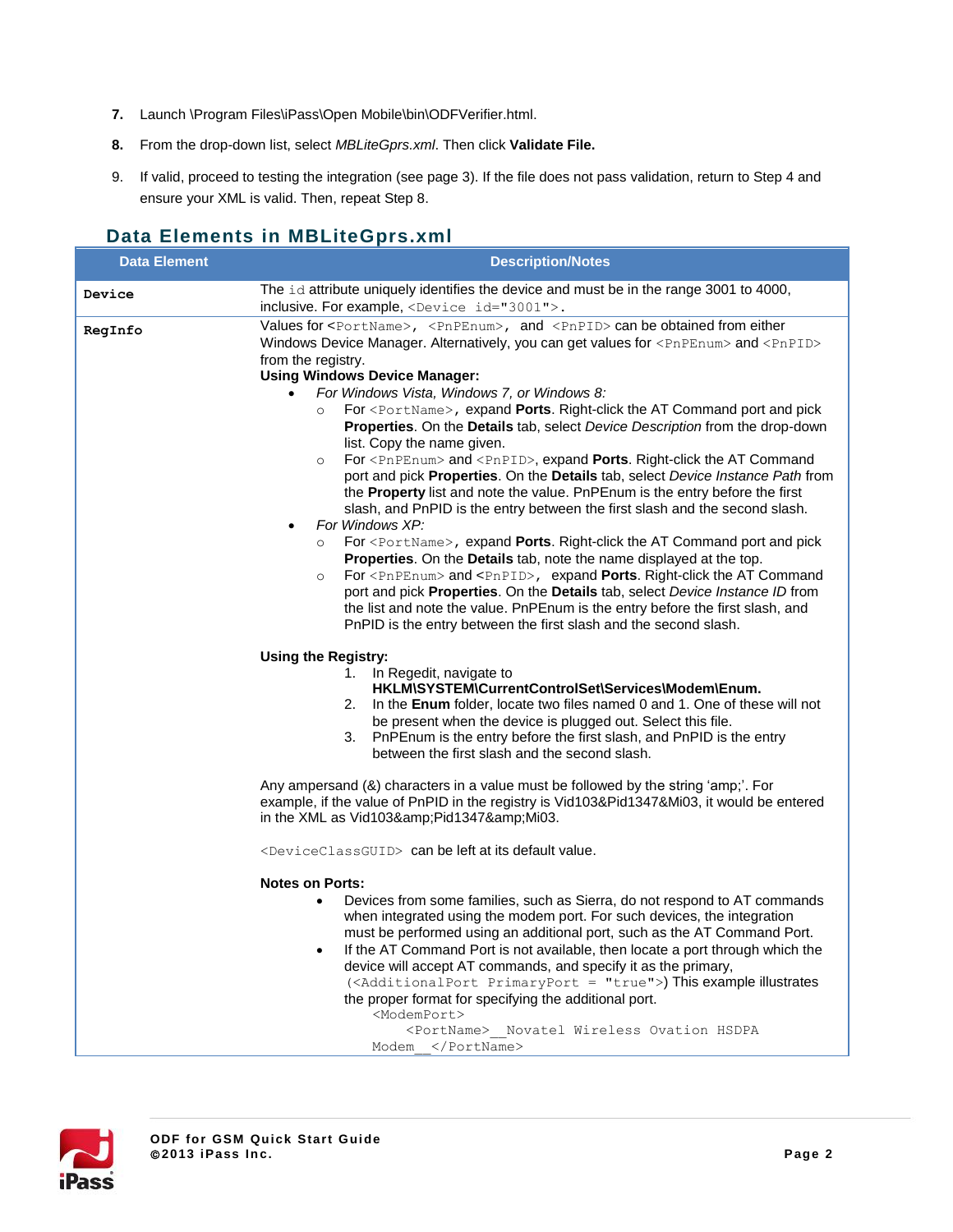| <b>Data Element</b> | <b>Description/Notes</b>                                                                                                                                                                                                                                                                                                                                                                                                                                                                                                        |
|---------------------|---------------------------------------------------------------------------------------------------------------------------------------------------------------------------------------------------------------------------------------------------------------------------------------------------------------------------------------------------------------------------------------------------------------------------------------------------------------------------------------------------------------------------------|
|                     | <pnpenum> USB </pnpenum><br><pnpid> VID 1410&amp; PID 4400&amp; MI 00 </pnpid><br><deviceclassguid>2c7089aa-2e0e-11d1-b114-<br/>00c04fc2aae4</deviceclassguid><br><br><additionalport primaryport="true"><br/><portname> Novatel Wireless AT Command Port<br/>(UMTS) </portname><br/><pnpenum> USB </pnpenum></additionalport>                                                                                                                                                                                                  |
|                     | <pnpid> VID 1410&amp; PID 4400&amp; MI 00 </pnpid><br><br>In rare cases, the modem port arrival notification may not be properly<br>$\bullet$<br>supplied by the operating system. If so, and the NDIS port is available, the<br>NDIS port must be configured as an additional port so that Open Mobile can<br>detect device arrivals through the port.                                                                                                                                                                         |
| DeviceInfo          | Using AT commands in PuTTY or HyperTerminal, determine the values of manufacturer<br>and model and note them here, as follows:<br><deviceinfo><br/><manufacturer>Example Manufacturer</manufacturer><br/><model>Example Model</model><br/></deviceinfo>                                                                                                                                                                                                                                                                         |
| DeviceSettings      | Set <pnpidshared> to true when a device shares its PnPEnum and PnPID<br/>values with any other devices.<br/>For embedded devices, set <radioenabled> to true; otherwise, leave as<br/><math display="inline">\bullet</math><br/>false.<br/>Leave <ratmodeenabled> as true.</ratmodeenabled></radioenabled></pnpidshared>                                                                                                                                                                                                        |
| ResumeDelay         | Represents the resume delay for the operating system, in milliseconds. Set the value to<br>45000 (45 seconds), as follows:<br><resumedelay><br/><winxp>45000</winxp><br/><vista>45000</vista><br/><win7>45000</win7><br/><default>45000</default><br/></resumedelay>                                                                                                                                                                                                                                                            |
| DeviceFlags         | If the device supports hot plug-out, set the value to 31:<br>$\bullet$<br><deviceflags><br/><flag>31</flag><br/><flag>0</flag><br/></deviceflags><br>If the device is embedded, set the value to 32:<br><deviceflags><br/><math>&lt;</math>Flag&gt;32<br/><flag>0</flag><br/></deviceflags>                                                                                                                                                                                                                                     |
| DeviceFunctionality | The Family attribute in <getnetworktype> has a valid value of Option,<br/>Huawei, Novatel, or Ericsson.<br/>Some device families include no AT commands to determine network type.<br/>For these devices, the <getnetworktype> functionality can be specified as<br/>follows:<br/><getnetworktype><br/><defaultoutput>UMTS</defaultoutput><br/></getnetworktype><br/>The Family attribute in <setratmode> has a valid value of Option, Huawei,<br/>Novatel, Ericsson, or Sierra.</setratmode></getnetworktype></getnetworktype> |

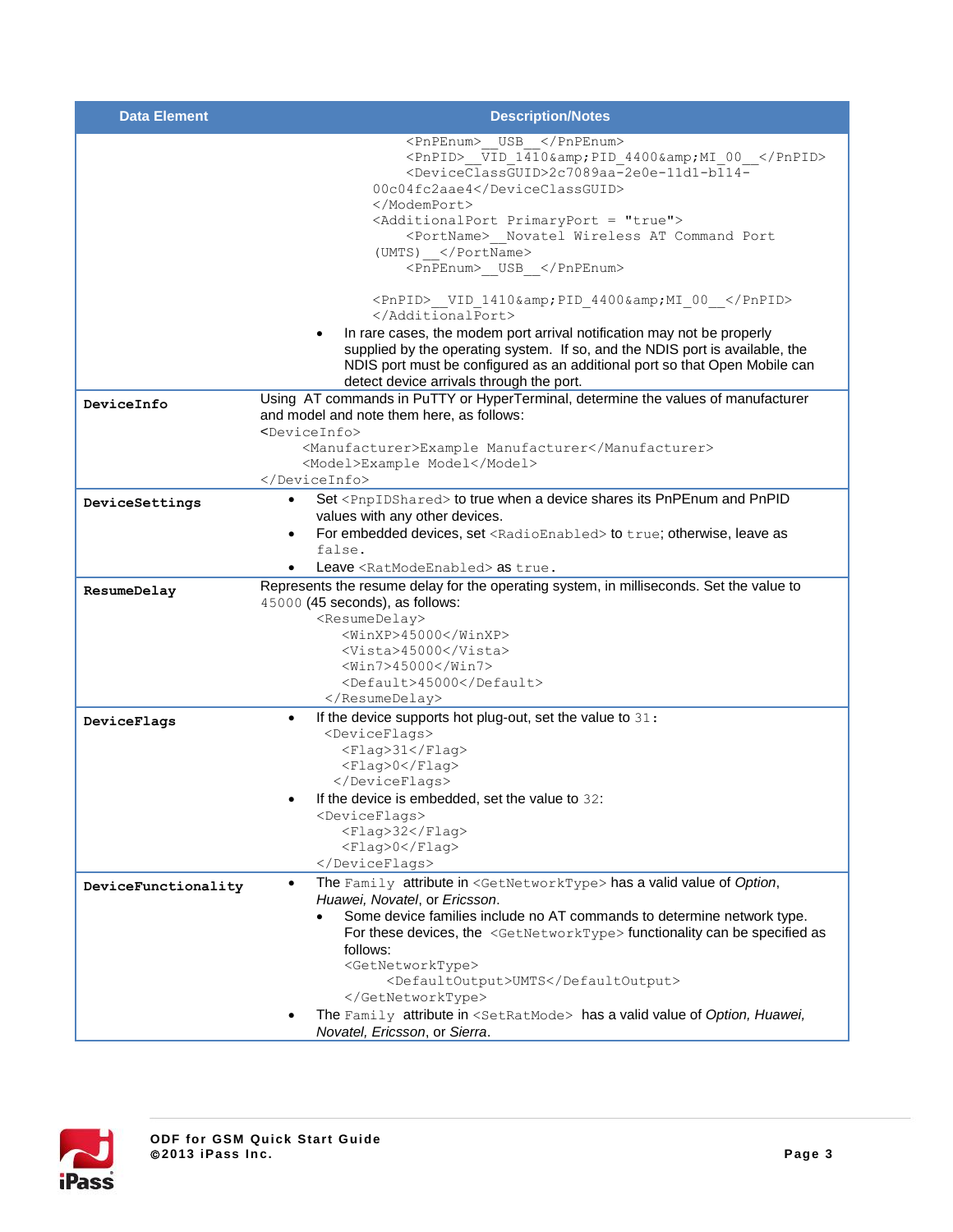## **Testing the Integration**

After MBLiteGprs.xml is created and validated, the device integration may be tested locally before inclusion in an Open Mobile profile. This will require the creation of an AdminWWDevices\*.xml file for your test operating system. (To test on multiple operating systems, create one file for each and repeat this process.)

**To create an AdminWWDevices\*.xml file:**

- 1. Depending on the test OS, create a copy of the sample file:
	- For Windows XP, copy SampleAdminWWDevices.xml.
	- For Windows Vista, copy SampleAdminWWDevicesVista.xml.
	- For Windows 7 or Windows 8, copy SampleAdminWWDevicesWin7.xml.
- 2. Depending on the test OS, rename the copy.
	- For Windows XP, rename to AdminWWDevices.xml.
	- For Windows Vista, rename to AdminWWDevicesVista.xml.
	- For Windows 7 or Windows 8, rename to AdminWWDevicesWin7.xml.
- 3. Open the renamed file in an XML editor.
- 4. Add a <wwdfdb:Device> XML block to the renamed file. The block needs to include these tags:
	- wwdfdb:Device: The id attribute must match the id attribute value given value given in MBLiteGprs.xml.
	- wwdfdb:Mfg: Device manufacturer.
	- wwdfdb:Model: Device model.
	- wwdfdb:Bin: Path to MBLiteGprs.dll. Use a value of %Application%\MBLiteGprs.dll.
	- wwdfdb: ImplType: Implementation type. Use a value of Impl-V2.
	- $\bullet$  wwdfdb:Ver: ODF version. Use a value of  $1.0.0.1$ .
	- wwdfdb:Status: Device status. Use a value of InUse.

#### An example is shown below:

<wwdfdb:Device id="3001"> <wwdfdb:Mfg>Novatel Wireless</wwdfdb:Mfg> <wwdfdb:Model>Ovation MC950D</wwdfdb:Model> <wwdfdb:Bin>%Application%\MBLiteGprs.dll</wwdfdb:Bin> <wwdfdb:ImplType>Impl-V2</wwdfdb:ImplType> <wwdfdb:Ver>1.0.0.1</wwdfdb:Ver> <wwdfdb:Status>InUse</wwdfdb:Status> </wwdfdb:Device>

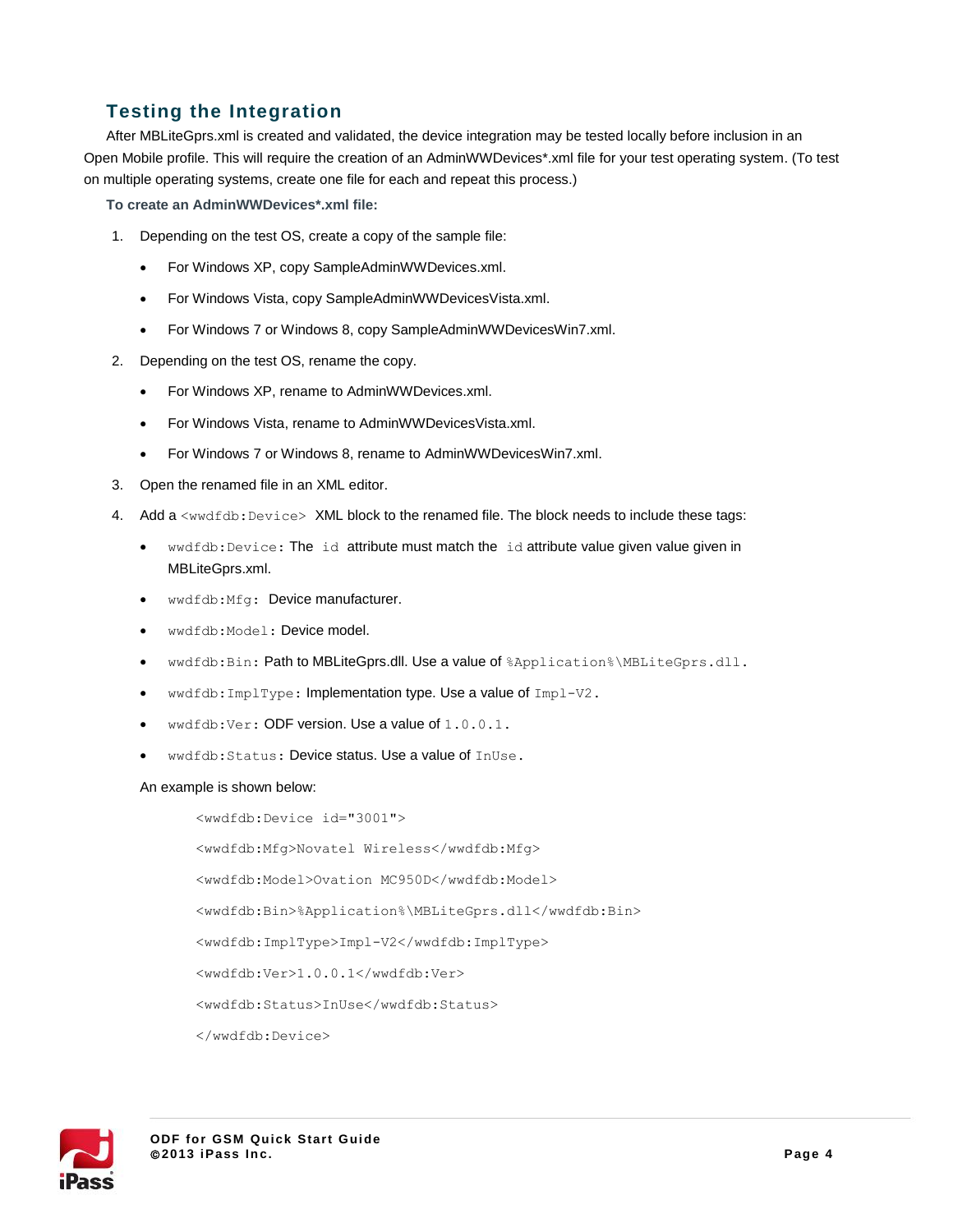- 5. Save the file.
- 6. Copy the file to \Program Files\iPass\Open Mobile\bin.
- 7. Launch \Program Files\iPass\Open Mobile\bin\ODFVerifier.html.
- 8. From the drop-down list, select the modified *AdminWWDevices\*.xml* for your operating system. Then click **Validate File**.
- 9. If the file does not pass validation, return to Step 4 and ensure your XML is valid. Then repeat Step 8.

#### *Next Steps*

Ensure that MBLiteGprs.xml is also copied to \Program Files\iPass\Open Mobile\bin.

Now you can restart the Open Mobile service and test the ODF integration locally, by attempting to connect with the device using Open Mobile.

If the connection and any other required tests are successful, you can include MBLiteGprs.xml in an Open Mobile profile.

## **Additional Information**

- $\mathcal{L}_{\mathcal{A}}$ For more information on including ODF files in an Open Mobile profile, consult [http://help.ipass.com/doku.php?id=device\\_support#my\\_devices\\_support.](http://help.ipass.com/doku.php?id=device_support%23my_devices_support)
- $\mathcal{L}_{\mathcal{A}}$ For a more detailed discussion of ODF integration, consult the [ODF Integration Workbook.](http://help-staging.ipass.com/lib/exe/fetch.php?media=odf_training_workbook.pdf)